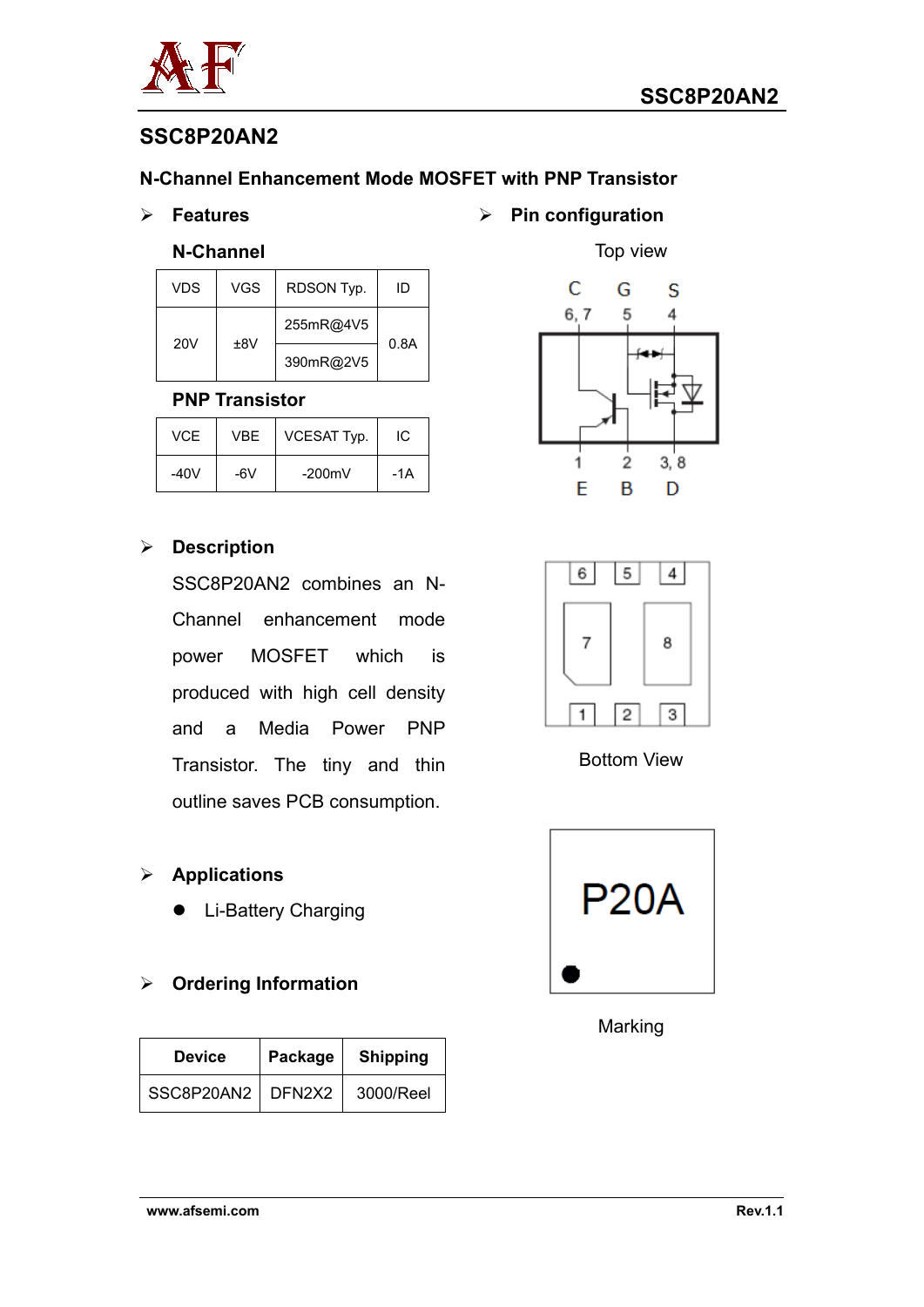

## **Absolute Maximum Ratings**(TA=25℃ unless otherwise noted)

| <b>Symbol</b>                     | <b>Parameter</b>                   | <b>N-Channel</b> | <b>Unit</b>     |  |  |
|-----------------------------------|------------------------------------|------------------|-----------------|--|--|
| N-MOS                             |                                    |                  |                 |  |  |
| <b>V</b> <sub>DSS</sub>           | Drain-to-Source Voltage            | 20               | V               |  |  |
| VGSS                              | Gate-to-Source Voltage             | $\pm 8$          | V               |  |  |
| Iр                                | <b>Continuous Drain Current</b>    | 0.8              | A               |  |  |
| <b>I</b> <sub>DM</sub>            | <b>Pulsed Drain Current</b>        | 3                | A               |  |  |
|                                   | <b>PNP Transistor</b>              |                  |                 |  |  |
| <b>V</b> <sub>CВО</sub>           | Collector-Base Voltage             | $-40$            | V               |  |  |
| <b>V</b> <sub>CEO</sub>           | <b>Collector-Emitter Voltage</b>   | $-40$            | V               |  |  |
| <b>VEBO</b>                       | <b>Emitter-Base Voltage</b>        | -6               | V               |  |  |
| $I_{\rm C}$                       | <b>Collector Current</b>           | $-1$             | A               |  |  |
| <b>I</b> <sub>CM</sub>            | <b>Pulsed Collector Current</b>    | $-2$             | A               |  |  |
| Power Dissipation and Temperature |                                    |                  |                 |  |  |
| $P_D$                             | <b>Power Dissipation</b>           | 1.1              | W               |  |  |
| <b>TA</b>                         | <b>Operation Temperature Range</b> | $-40$ to 85      | $\rm ^{\circ}C$ |  |  |
| TL                                | Lead Temperature                   | 260              | $\overline{C}$  |  |  |
| TJ                                | Operation junction temperature     | -55 to 150       | $\mathrm{C}$    |  |  |
| <b>T</b> <sub>STG</sub>           | Storage temperature range          | $-55$ to 150     | $\overline{C}$  |  |  |

# **EXEC** Thermal Resistance Ratings(T<sub>A</sub>=25℃ unless otherwise noted)

| Symbol           | <b>Value</b><br><b>Parameter</b>       |     | Unit |
|------------------|----------------------------------------|-----|------|
| R <sub>eja</sub> | Junction-to-Ambient Thermal Resistance | 115 | °C/W |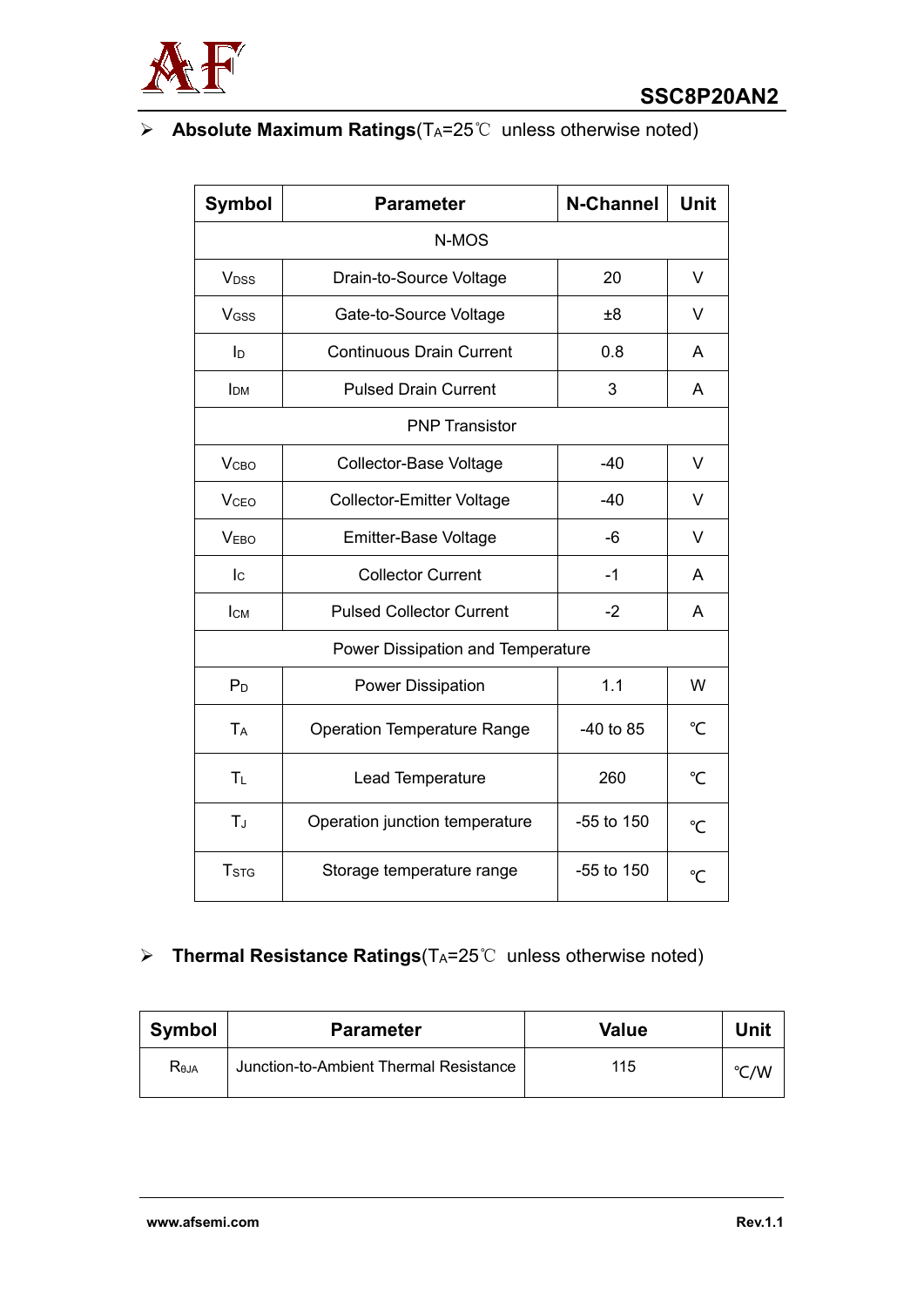

# **Electronics Characteristics**(TA=25℃ unless otherwise noted)

| <b>Symbol</b>                            | <b>Parameter</b>                          | <b>Test Conditions</b>       | Min  | Typ.         | <b>Max</b> | Unit |
|------------------------------------------|-------------------------------------------|------------------------------|------|--------------|------------|------|
| <b>N-Channel Enhancement Mode MOSFET</b> |                                           |                              |      |              |            |      |
| $V_{(BR)DSS}$                            | Drain-Source<br>Breakdown Voltage         | VGS=0V,ID=250uA              | 20   |              |            | V    |
| $V_{GS (th)}$                            | Gate Threshold<br>Voltage                 | VDS=VGS,ID=250uA             | 0.35 | 0.6          | 1          | V    |
|                                          |                                           | VGS=4.5V,ID=0.5A             |      | 255          | 450        |      |
| $R_{DS(on)}$                             | Drain-Source On-                          | VGS=2.5V,ID=0.5A             |      | 390          | 765        | mR   |
|                                          | Resistance                                | VGS=1.8V,ID=0.35A            |      | 520          | 850        |      |
| $I_{DSS}$                                | Zero Gate Voltage<br><b>Drain Current</b> | VDS=16V,VGS=0V               |      |              | 1          | uA   |
| l <sub>GSS</sub>                         | Gate-Source leak<br>current               | VGS=±12V,VDS=0V              |      |              | ±100       | nA   |
| $V_{SD}$                                 | Forward Voltage                           | VGS=0V,IS=0.1A               |      | $\mathbf{1}$ | 1.3        | V    |
| <b>Ciss</b>                              | Input Capacitance                         |                              |      | 130          |            |      |
| Coss                                     | Output<br>Capacitance                     | VDS=16V, VGS=0V,<br>F=200KHZ |      | 20           |            | pF   |
| <b>Crss</b>                              | Reverse Transfer<br>Capacitance           |                              |      | 16           |            |      |
| $T_{D(ON)}$                              | Turn-on delay<br>time                     | VDS=6V, VGS=4.5V,            |      | 6            |            |      |
| $T_{D(OFF)}$                             | Turn-off delay<br>time                    | RL=6R, RG=6R, ID=1A          |      | 42           |            | ns   |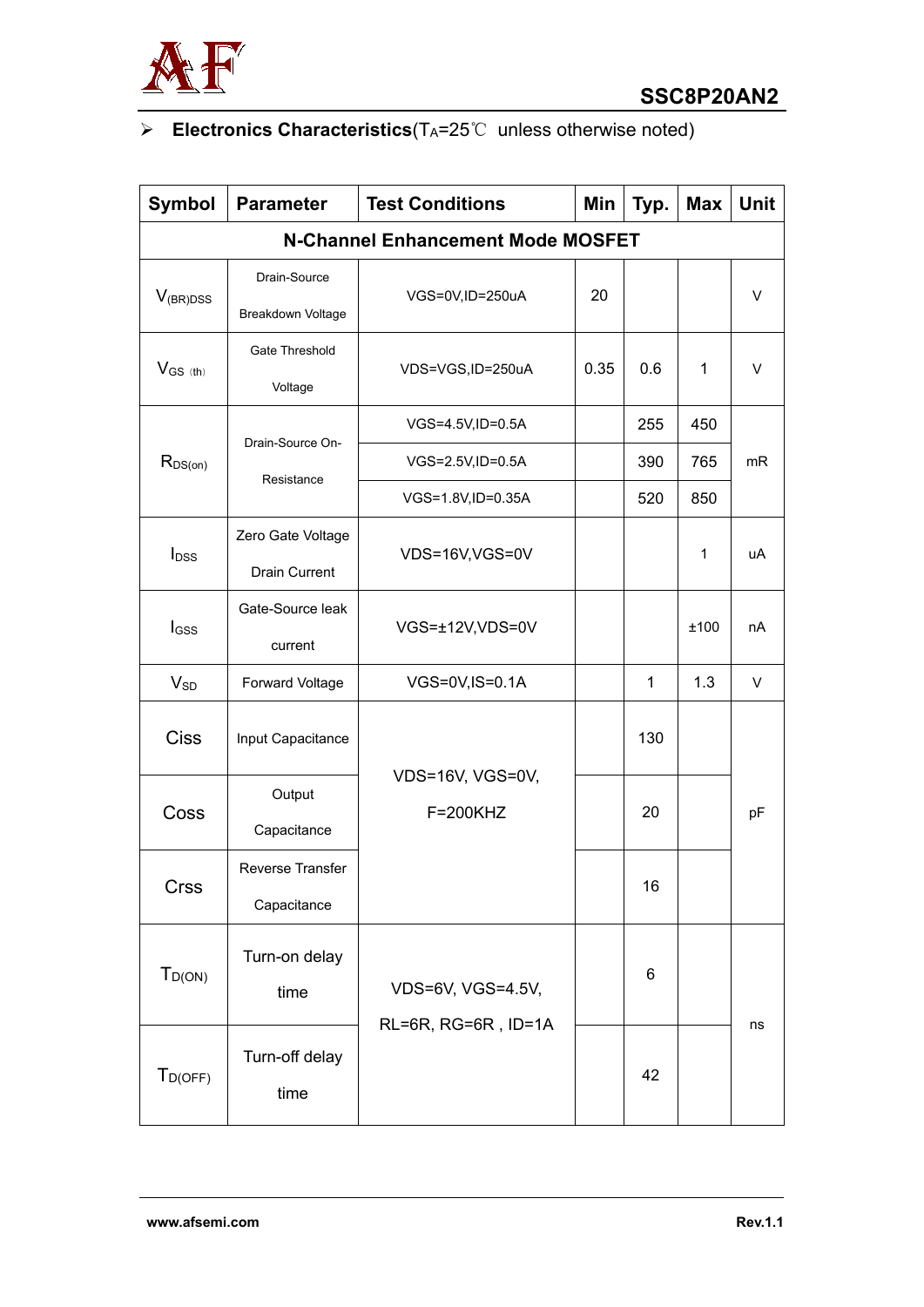

| <b>Symbol</b>         | <b>Parameter</b>          | <b>Test Conditions</b>      | <b>Min</b> | Typ.   | <b>Max</b> | <b>Unit</b> |
|-----------------------|---------------------------|-----------------------------|------------|--------|------------|-------------|
| <b>PNP Transistor</b> |                           |                             |            |        |            |             |
| <b>BVCBO</b>          | Collector-Base            | $IC = -50uA$                | $-40$      |        |            | $\vee$      |
|                       | <b>Breakdown Voltage</b>  | $IE=0$                      |            |        |            |             |
| <b>BVCEO</b>          | Collector-Emitter         | $IC = -1mA$                 | $-40$      |        |            | $\vee$      |
|                       | Breakdown Voltage         | $IB=0$                      |            |        |            |             |
| <b>BVEBO</b>          | Emitter-Base              | $IE = -50uA$                | -6         |        |            | V           |
|                       | Breakdown Voltage         | $IC=0$                      |            |        |            |             |
|                       | Collector cut off         | $VCB = -20V$                |            |        | $-0.1$     | uA          |
| <b>ICBO</b>           | current                   | $IE=0$                      |            |        |            |             |
| <b>IEBO</b>           | Emitter cut off           | $VEB = -4V$                 |            |        | $-0.1$     | uA          |
|                       | current                   | $IC = 0$                    |            |        |            |             |
| <b>HFE</b>            |                           | $VCE = -2V$                 | 100        |        | 360        |             |
|                       | <b>DC Current Gain</b>    | $IC = -0.5A$                |            |        |            |             |
| <b>VCESAT</b>         | Collector-Emitter         | $IC = -0.8A$                |            | $-0.2$ | $-0.5$     | $\vee$      |
|                       | <b>Saturation Voltage</b> | $IB = -80mA$                |            |        |            |             |
| <b>VBESAT</b>         | <b>Base-Emitter</b>       | $IC = -0.8A$                |            |        |            | $\vee$      |
|                       | <b>Saturation Voltage</b> | $IB = -80mA$                |            |        | $-1.2$     |             |
|                       | Transition                | $VCE = -6V$ , $IE = -0.02A$ |            |        |            |             |
| $f_T$                 | frequency                 | $f = 30$ MHz                | 150        |        |            | Hz          |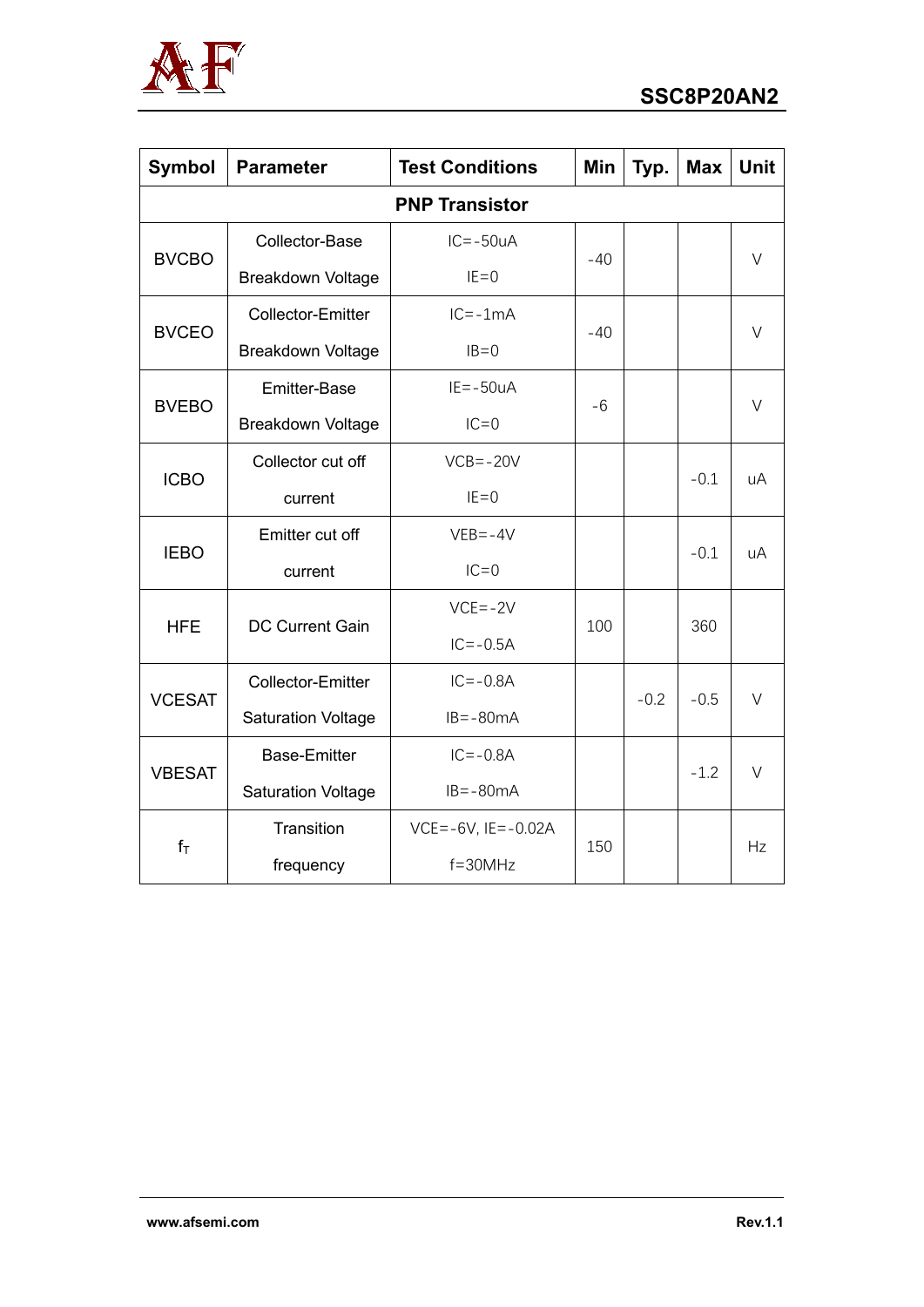

### **EXECHANNEL Typical Characteristics**(T<sub>A</sub>=25℃ unless otherwise noted)



On-Resistance vs. Drain Current and Gate Voltage

On-Resistance vs. Gate-to-Source Voltage



**On-Resistance vs. Junction Temperature**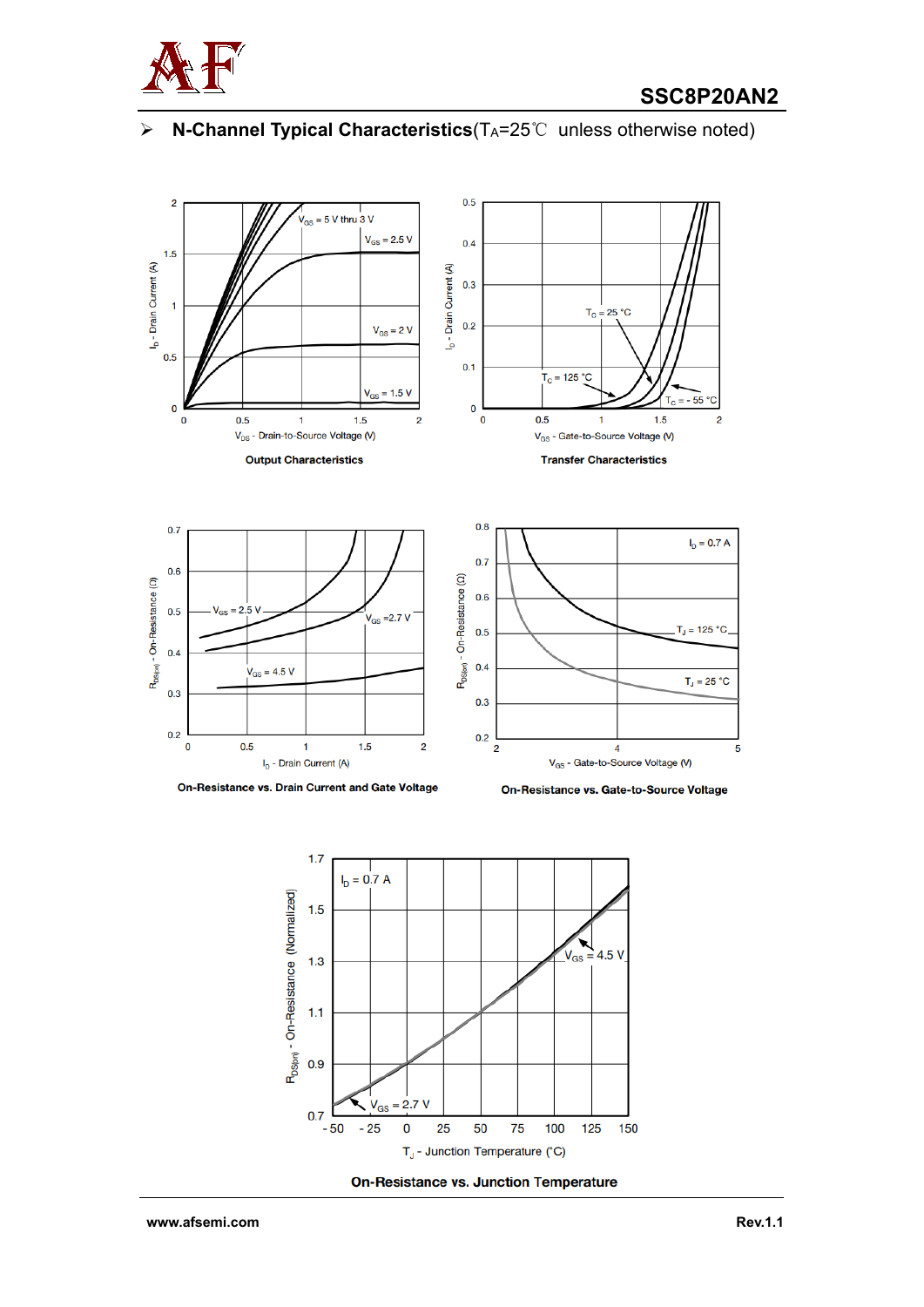

## **SSC8P20AN2**



Normalized Thermal Transient Impedance, Junction-to-Ambient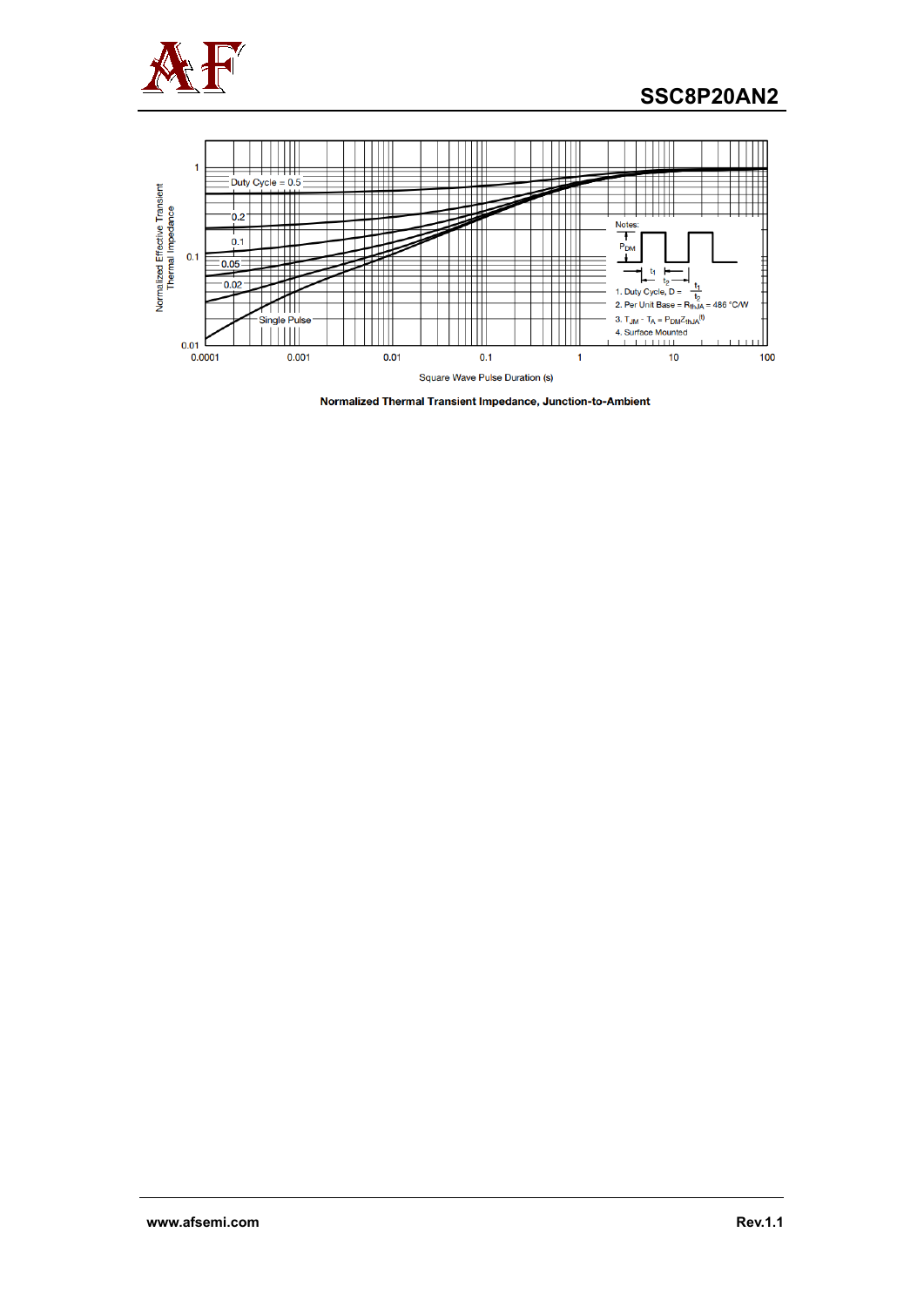

## **PNP Transistor Typical Performance Characteristics**